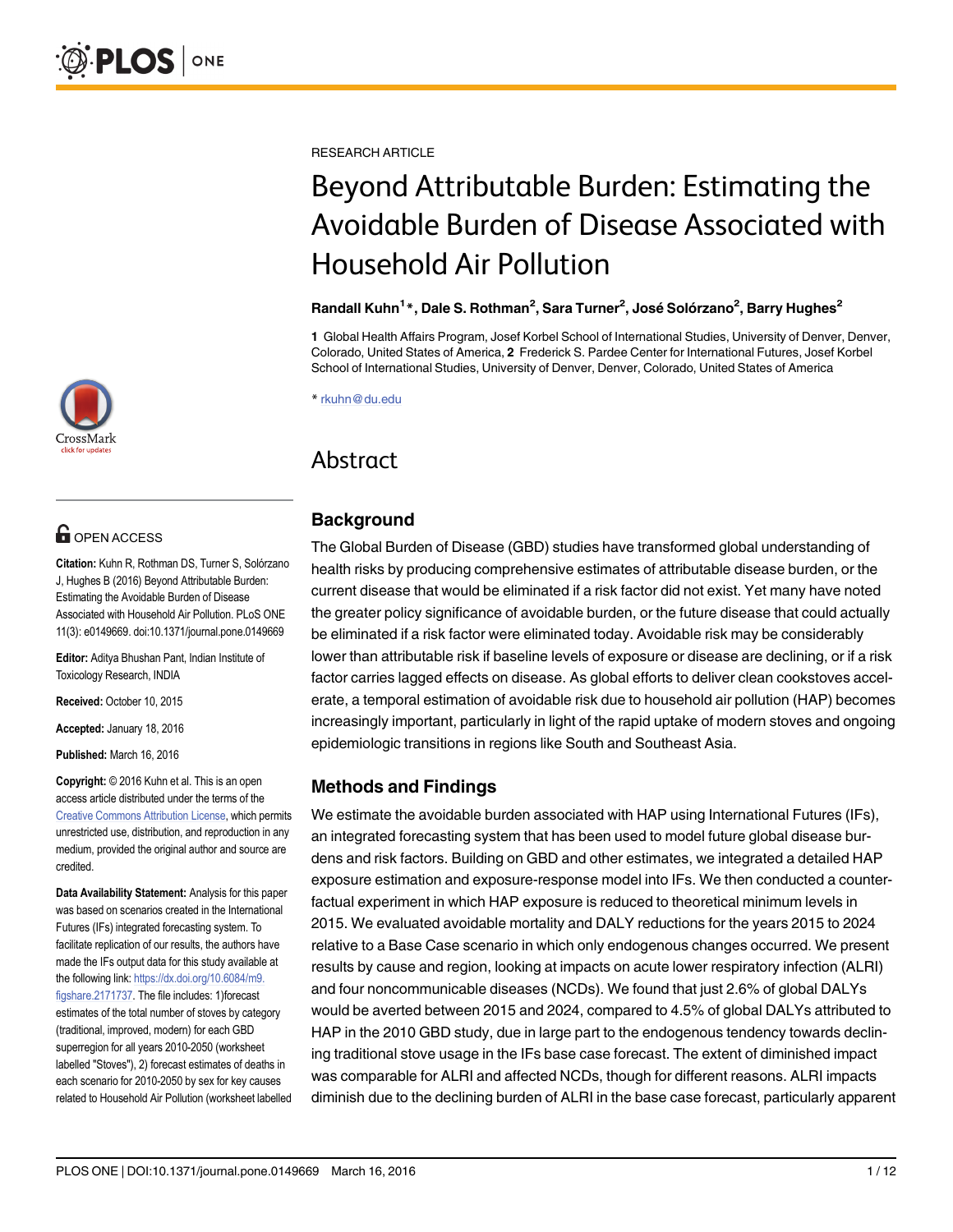<span id="page-1-0"></span>

"Deaths"), 3) forecast estimates of Disability-Adjusted Life Years for each sex, cause, region group (worksheet labelled "DALYs"). For readers wishing to recreate or modify the actual scenarios create in IFs, visit <http://pardee.du.edu/access-ifs> to use IFs. To recreate the exact model conditions employed in this paper and to use the cookstove scenarios, select version 7.01.

Funding: This study was funded in part by Population Services International (PSI) through the grant "New impact models for global health service delivery: Tobacco-related disease and cook stoves" to the University of Denver. Other support came from the University of Denver and the Frederick S. Pardee Center for International Futures. The funders had no role in study design, data collection and analysis, decision to publish, or preparation of the manuscript.

Competing Interests: The authors have declared that no competing interests exist.

in South Asia and Southeast Asia. Although NCD burdens are rising in regions affected by HAP, the avoidable risk of NCD nonetheless diminishes due to lagged effects. Because the stove transition and the decline of ALRI are proceeding more slowly in Sub-Saharan Africa, avoidable impacts would also be more persistent (3.9% of total DALY due to HAP) compared to South Asia (3.6%) or Southeast Asia (2.5%).

#### **Conclusions**

Our results illustrate how a temporal dynamic calculation of avoidable risk may yield different estimates, compared to a static attributable risk estimate, of the global and regional burden of disease. Our results suggest a window of rising and falling opportunity for HAP interventions that may have already closed in Southeast Asia and may be closing quickly in South Asia, but may remain open longer in Sub-Saharan Africa. A proper accounting of global health priorities should apply an avoidable risk framework that considers the role of ongoing social, economic and health transitions in constantly altering the disease and risk factor landscape.

#### Introduction

The Global Burden of Disease (GBD) studies and the associated Comparative Risk Assessments (CRA) have transformed global understanding of health risks [[1\]](#page-10-0). CRA played an especially important role in drawing attention to risk factors like household air pollution (HAP) that are associated with multiple sequelae, and thus not easily appreciated through casual observation [\[1,2\]](#page-10-0). CRA estimates of attributable burden, defined as the "current and/or future burden of disease if past exposure to a risk factor had been equal to some counterfactual distribution" [[3\]](#page-10-0). Yet many have noted the greater policy significance of calculating avoidable burden, defined as "the reduction in the future burden of disease if the current or future exposure to a risk factor is reduced to a counterfactual distribution"  $[3]$  $[3]$  (emphasis added). Avoidable risk may be considerably lower than attributable risk if baseline levels of exposure or disease are declining, or if a risk factor carries lagged effects on disease. We use the International Futures (IFs) integrated forecasting system to estimate avoidable impacts of the total elimination of HAP on future mortality risks, thereby demonstrating the broader importance of estimating avoidable risk.

The past quarter-century has seen an evolving understanding of the significance of HAP for communicable and noncommunicable respiratory and cardiovascular conditions  $[4-14]$  $[4-14]$  $[4-14]$  $[4-14]$  $[4-14]$ . Based on mean risk factor estimates, GBD 2010 estimated a population attributable risk (PAR) for HAP of 111 million disability-adjusted life years (DALYs), or 4.5% of the global total, making it one of the three leading risk factors [\[2](#page-10-0)[,15\]](#page-11-0).

Yet, PAR estimations can change significantly with the passage of time. GBD 2010's estimate of 4.5% of global DALYs attributable to HAP in 2010 represents a 37% decline from the 7.0% of DALYs attributable to HAP in 1990. Over the same period, the DALY share of risks associated primarily with communicable disease and poverty-related risk factors declined even more, as in the case of childhood underweight (-64%) and suboptimal breastfeeding (-62%), while risks principally associated with non-communicable disease (NCD) and affluence-related risk factors increased, as in high body mass index (+51%) and high fasting plasma glucose  $(+41\%)$  [\[16\]](#page-11-0).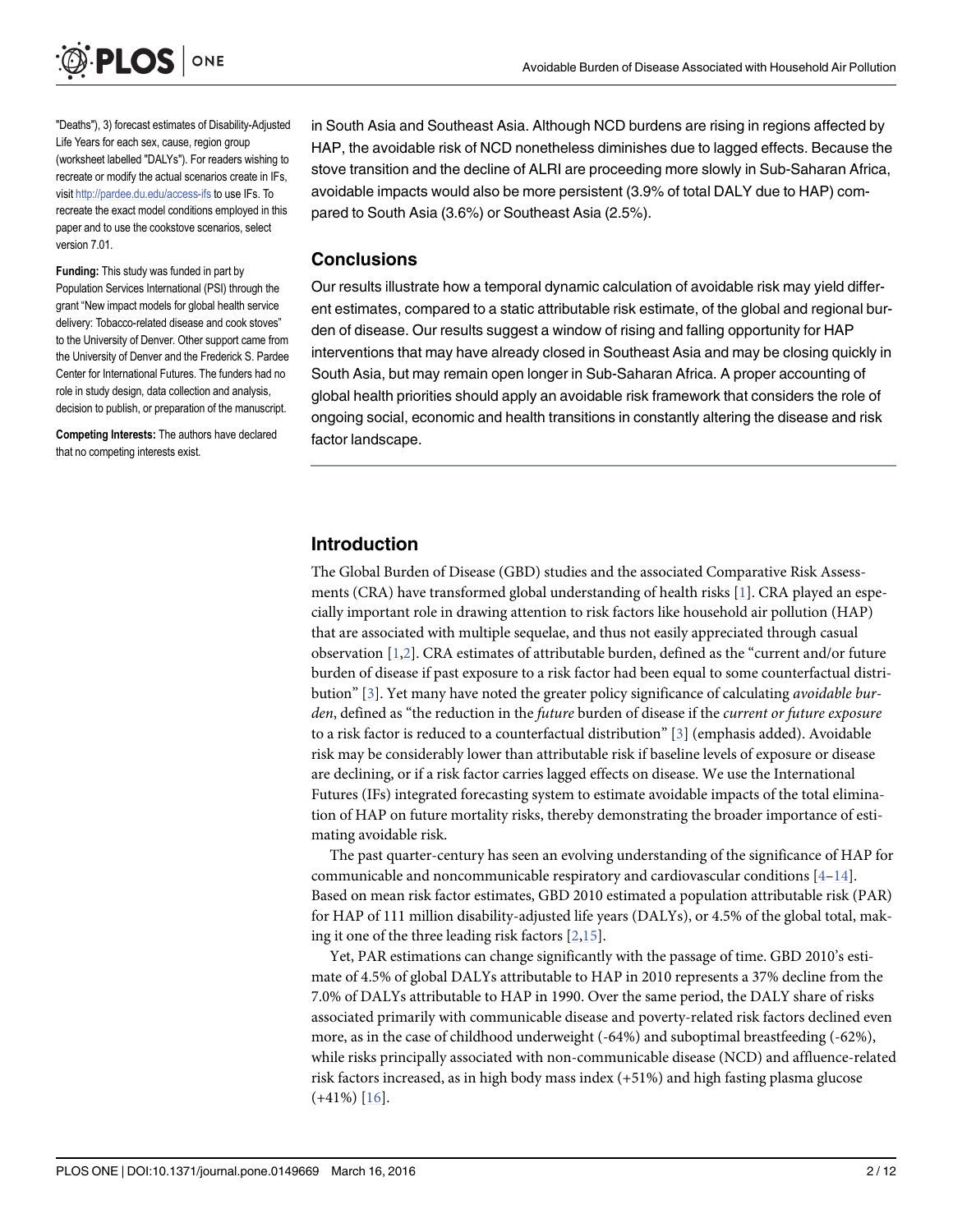<span id="page-2-0"></span>HAP is more complicated. A growing share of households globally are adopting gas or electric stoves, an income- and development-related transition that will reduce the HAP-related disease burden even without global action $[17-19]$  $[17-19]$  $[17-19]$  $[17-19]$  $[17-19]$ . HAP affects one disease that is rapidly declining (ALRI) but also four NCD risks that are rising in most regions, making it difficult to infer changes in baseline disease burden over time. The rise of NCD risk factors like ambient air pollution, smoking, and aging may wipe away some of the benefits of HAP reduction. Effects on reduced NCD risk also carry time lags that are not represented in attributable risk calculations [[13](#page-10-0)[,19,20\]](#page-11-0).

We estimate the avoidable burden associated with HAP using IFs, an integrated forecasting system that has been used to model future global disease burdens and risk factors [[21,22\]](#page-11-0). Building on GBD and other estimates, we integrated a detailed HAP exposure estimation and exposure-response model into IFs. We then conducted a counterfactual experiment in which HAP exposure is reduced to theoretical minimum levels in 2015. We evaluated avoidable mortality and DALY reductions for the years 2015 to 2024 relative to a Base Case scenario in which only endogenous change in disease occurred. While our work speaks to the value and regional focus of HAP efforts, it carries broader implications for any efforts, global or domestic, to quantify disease control priorities under changing baseline conditions.

# Methods

GBD 2010 included comprehensive estimates of deaths and DALYs attributable to 67 modifiable risk factors for 291 causes of disease and injury [\[1\]](#page-10-0). The risk factor assessment was based on the calculation of population attributable risk (PAR) and population attributable fraction (PAF). For each cause of death and disability-adjusted life year (DALY) associated with a given risk factor, PAR is calculated as the total burden of death/disease could be eliminated if exposure levels were reduced to the theoretical minimum, while PAF is the share of total disease burden that could be eliminated, calculated as

$$
PAR = \sum RR(x)P(x) - \sum RR(x)P'(x) \tag{1}
$$

$$
PAF = \frac{\sum RR(x)P(x) - \sum RR(x)P'(x)}{\sum RR(x)P(x)} = \frac{PAR}{Total Burden}
$$
 (2)

where  $RR(x)$  is the relative risk associated with exposure level x,  $P(x)$  is the prevalence of risk factor x in each country/sex/age group, and  $P'(x)$  is the theoretical minimum level of risk factor exposure in each country/sex/age group. PARs can be summed across cause, age and sex subcategories to produce aggregate results, e.g., total global mortality attributable to a given risk factor. We situate a temporal version of this approach into the International Futures integrated forecasting system to estimate avoidable risk.

# International Futures (IFs)

The International Futures (IFs) simulation system is a structure-based, agent-class driven, dynamic modeling tool  $[21,22]$  $[21,22]$  $[21,22]$ . [Fig 1](#page-3-0) shows the major models in the system, each drawing upon standard modeling approaches from a wide range of disciplines. All outcomes including health and key risk factors are forecast jointly as part of the integrated framework. We describe our basic approach to representing and forecasting stoves and mortality, with further detail in [S1 Appendix](#page-9-0).

IFs health model. The IFs health model uses distal drivers of socioeconomic change and proximate risk factors like traditional stove use to forecast changing mortality and disease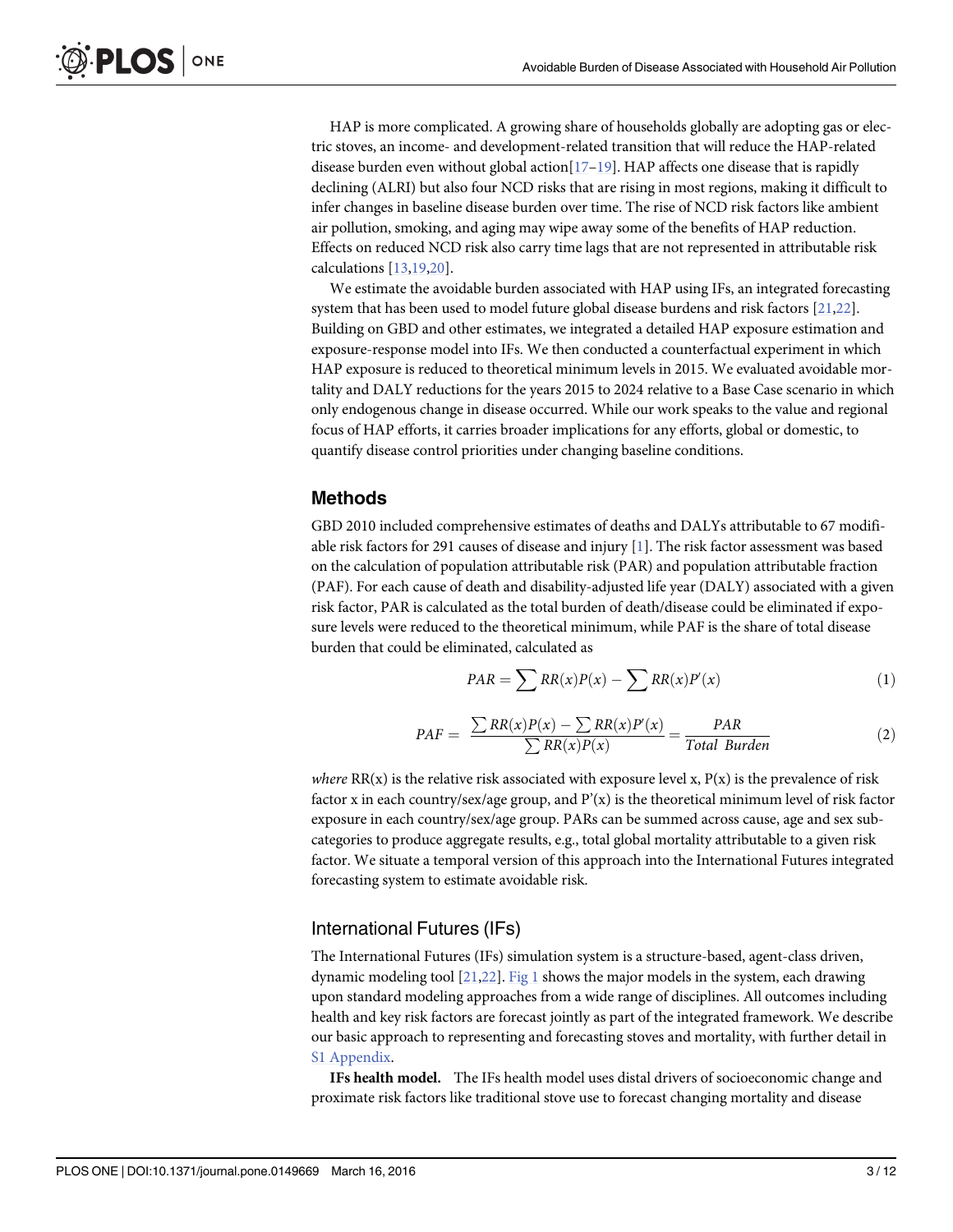<span id="page-3-0"></span>

[Fig 1. T](#page-2-0)he major modules of International Futures (IFs). Note: Links shown are examples from a much larger set of linkages.

doi:10.1371/journal.pone.0149669.g001

burdens [[23,24](#page-11-0)]. Data on 15 causes of death by country, age, and sex come from the World Health Organization's 2010 Global Health Estimates (GHE), and are broadly similar to the estimates constructed by the Institute for Health Metrics and Evaluation for the GBD 2010. The IFs health forecast has been published extensively and assessed through internal and external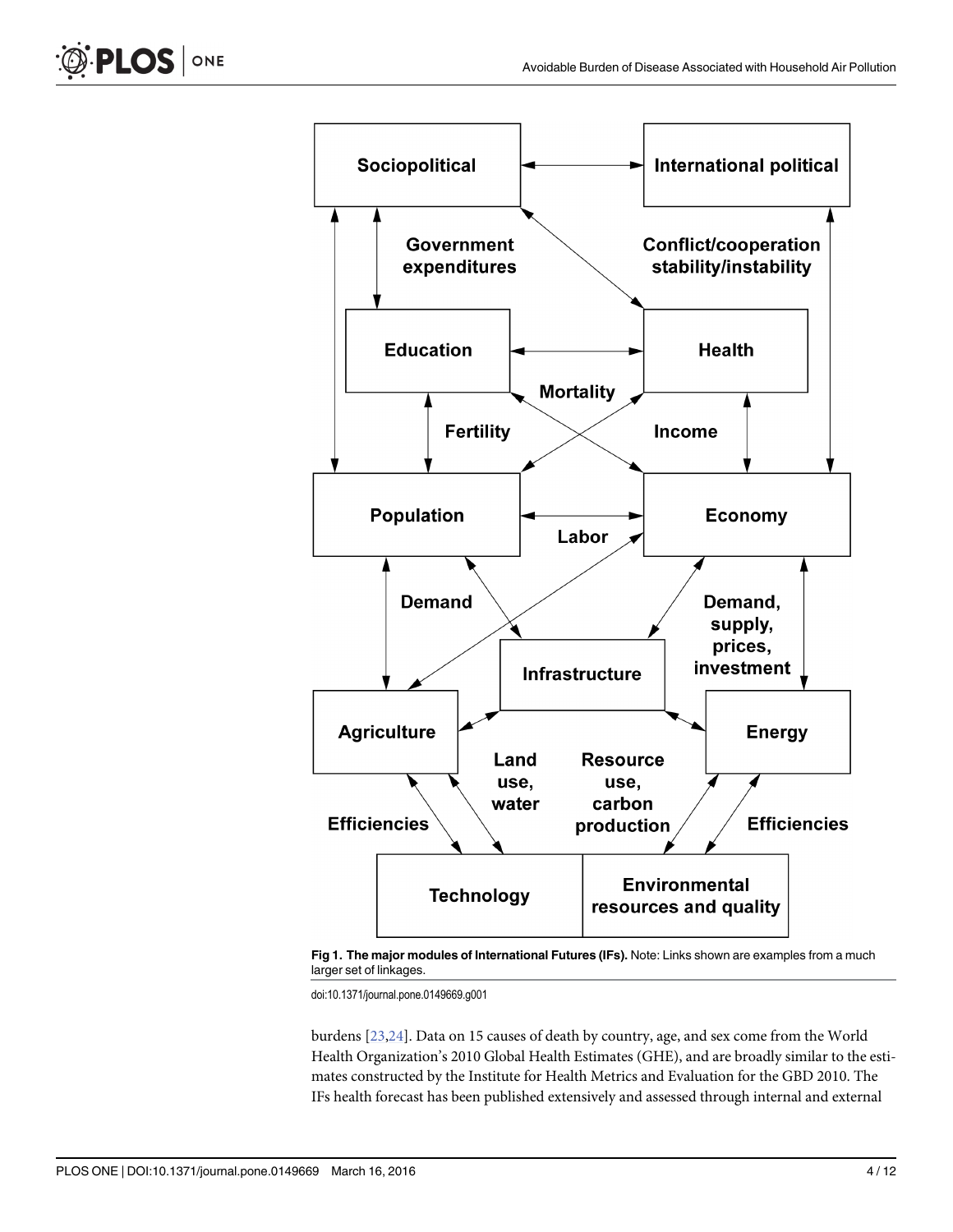validation exercises against historical data and UN Population Division all-cause mortality forecasts [\[21](#page-11-0)–[24\]](#page-11-0). Forecasts based on distal socioeconomic drivers build on the World Health Organization's 2004 Global Burden of Disease forecasts, predicting age- sex- cause-specific mortality as a function of GDP per capita, total years of education (for adults 25 and older), a smoking impact factor, and time. The age-sex-specific nature of the IFs population module allows us to calculate DALYs averted from deaths averted.

After initialization, subsequent changes in cause-specific mortality rates are driven by the distal driver regressions and by adjustments to account for leading risk factors. The proximate risk factor adjustment in a given forecast year results from a comparison of the expected PAFs from a model based only on distal drivers versus one based on a more extensive set of drivers known to affect the risk factor, as described for traditional and modern cookstoves below. The adjustment takes the following form:

$$
Mortality_{Final} = Mortality_{Distal} * \frac{(1 - PAF_{Distal})}{(1 - PAF_{full})}
$$
\n(3)

The risk factor distribution and thus the PAF adjustment can also be manipulated exogenously, allowing us to introduce an experiment in which solid fuel use and HAP exposure are reduced to theoretical minimum levels in 2015.

IFs stove model. The IFs stove model represents national trajectories in the use of traditional and modern stoves. We drew historical data on the percentage of households in each country primarily using solid fuels from the 1990 to 2010 country-level dataset from UNSTATS and WHO used in GBD 2010 [[25,26\]](#page-11-0). We used evidence of historic changes between 1990 and 2010 to develop a logistic function forecasting increased use of modern stoves to changes in income, urbanization, and electrification [\[24,27](#page-11-0)]:

$$
z = 3.40 - 0.128 * GDPPC - 0.037 * Elec - 0.011 * UrbanStore = \frac{100}{e^{-z} + 1}
$$
 (4)

Where Stove is the expected share of the population using traditional stoves, GDPPC is the per capita gross domestic product, Elec is the percent of households with access to electricity, and Urban is the percent of households living in urban areas. We use the same equation to fill in missing values for 2010.

Relating traditional stove use to HAP exposure. To estimate the consequences of changes in traditional stove use on HAP exposure and health risks, we conducted a review of the relationship between cookstove type and  $PM_{2.5}$  exposure, drawing heavily on literature used by GBD 2010. Our review included studies that measured concentration levels by stove type (not fuel type) in relation to  $PM_{2.5}$  (or a measure that could be converted to  $PM_{2.5}$ ) and provided evidence on exposure variation by locations in the home (see Bibliographic Table for Exposure Estimation for full list of papers reviewed). We then estimated  $PM_{2.5}$  exposure levels as a function of cookstove type, gender, and age, following the EPA guidelines for exposure assessments, using the following equation  $[28-30]$  $[28-30]$  $[28-30]$ 

$$
E_C = \sum_{i=1}^n E_i * T_i \tag{5}
$$

Where  $E_c$  = average daily exposure concentration for an individual,  $E_i$  = average daily exposure concentration in microenvironment i by cookstove type, and  $T_i$  = fraction of 24 hour day spent in microenvironment i.

Based on these calculations, and with some qualitative assessment, we calculated separate exposure levels for women age 25+, men age 25+, and children under age 5. We calibrated our exposure parameters to those used in the Household Air Pollution Intervention Tool (HAPIT)

<span id="page-4-0"></span>**LOS** 

ONE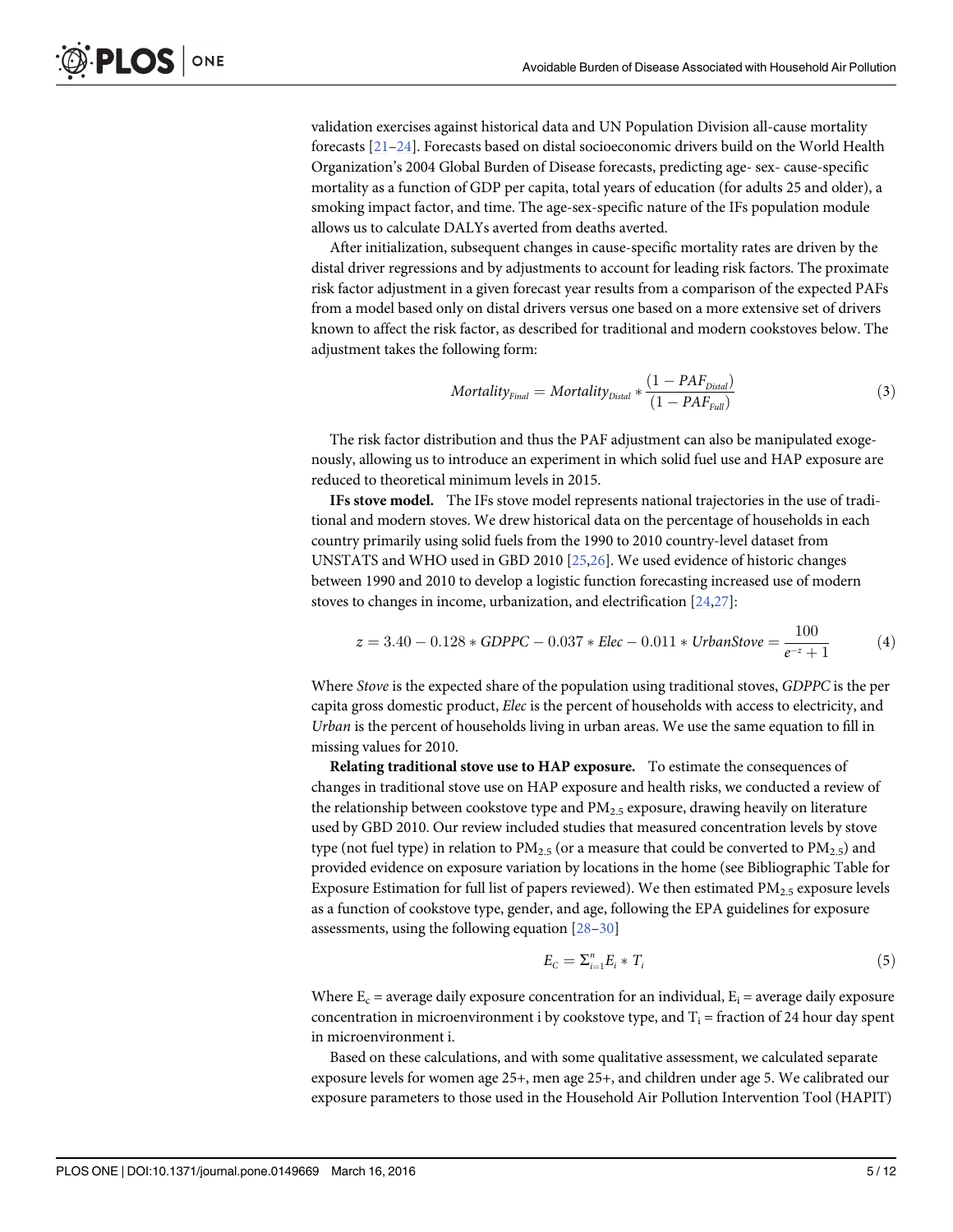<span id="page-5-0"></span>[\[31](#page-11-0)]. We tested a wide variety of alternate base case exposure measures, which had minimal effect on our results. There was greater heterogeneity in the estimation of sex differences in exposure, and our results focus on the all-sex findings.

Exposure-response relationships. GBD 2010 developed integrated exposure response (IER) curves for the effects of HAP on acute lower respiratory infections (ALRI) occurring among children under 5 and five causes among adults age 25+: chronic obstructive pulmonary disease (COPD), ischaemic heart disease (IHD), cerebrovascular disease (CVD), cancers of the trachea, bronchus and lung (lung cancers), and cataracts [[1,2,7](#page-10-0),[11,13](#page-10-0)[,28,32\]](#page-11-0). We used these IER curves to convert exposure levels into disease-specific mortality risks, with the relative risks by age group and sex shown in Table A1 in [S1 Appendix](#page-9-0) [\[32](#page-11-0)]. Because IFs represents 15 large causes of death/disability rather than the 291 specific causes used by GBD 2010, we separated HAP-related causes of death out from their larger cause groups in 2010 based on the distribution of total deaths for the WHO subregion (specifically, ALRI was subdivided from respiratory infections, IHD and CVD from cardiovascular disease, COPD from respiratory illness, and lung cancers from malignant neoplasms). In all cases except lung cancers, the HAPaffected sub-cause accounted for a substantial share of the total cause group, thereby minimizing the potential error introduced by this assumption.

Finally, we introduced a simplified lagged impact structure modified from Environmental Protection Agency (EPA) guidelines[[30](#page-11-0)]. We assumed that the reduction in ALRI risks happened immediately; for CVD we assumed a two year lag, and for pulmonary diseases five years [\[33](#page-11-0)].

# **Results**

#### Base Case Stove Forecast

The IFs Base Case anticipates continued rapid reductions globally in the share of households using solid fuel, from 34% to 22% between 2010 and 2024, as shown in Fig 2. In Sub-Saharan Africa (SSA), initial solid fuel use is high at 79% and is expected to decline only to 71% by 2024. In Southeast Asia including China (SEA), solid fuel use was at 47% in 2010 and is forecast to decline to 21% by 2024. While South Asia (SAS) had relatively high HAP use in 2010 at 62%



doi:10.1371/journal.pone.0149669.g002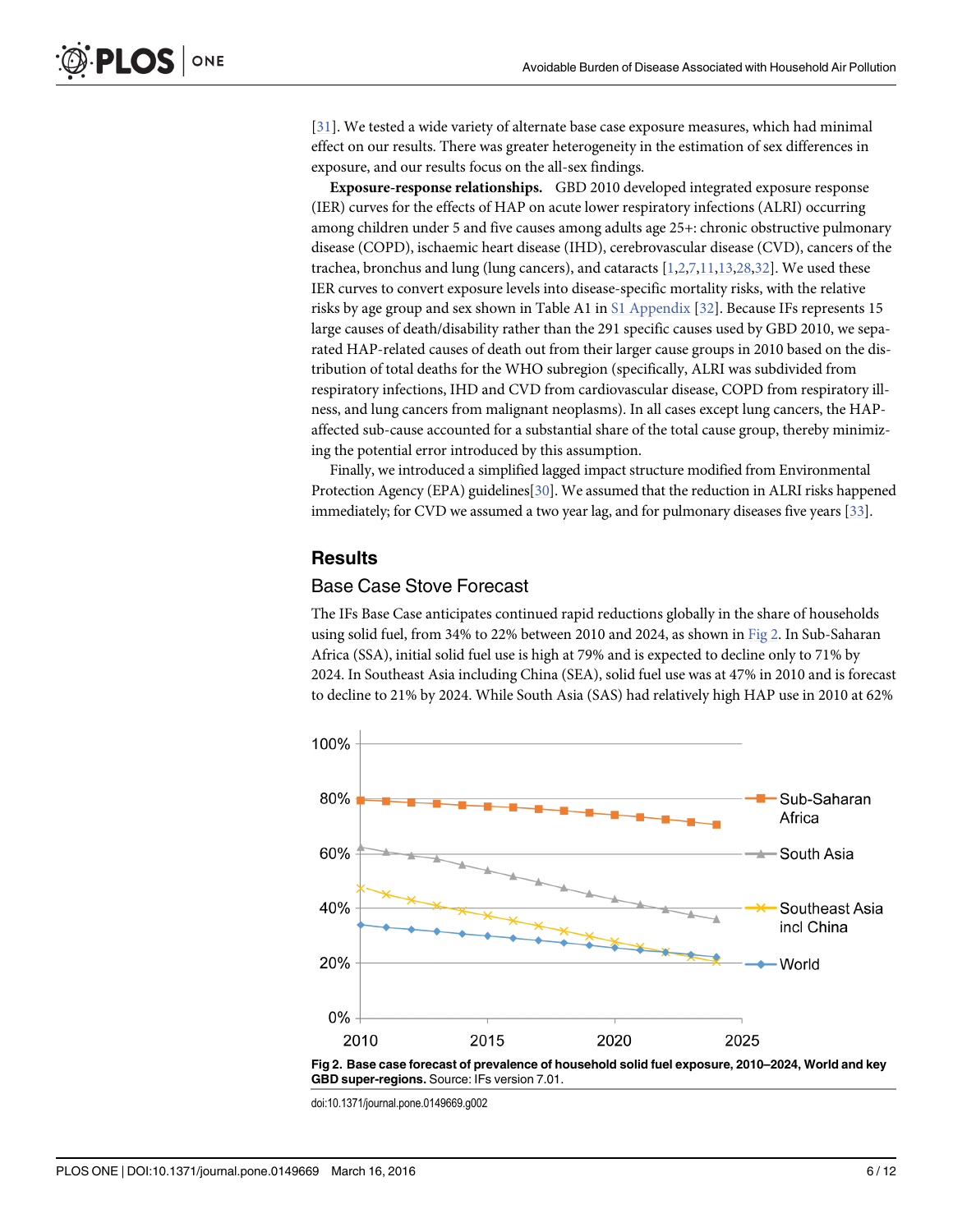of households, this is expected to decline to just 36% in 2024 due to rapid economic growth, urbanization, and electrification.

#### Base case forecast for HAP-affected disease

At the same time, key sequalae of HAP vary in level and trend across regions. Fig 3 presents the Base Case trend in DALYs for the three main sets of diseases affected by HAP: ALRI among children age 0–4, CVD, and lung conditions including COPD and lung cancer. In 2010 ALRI accounted for 174 million DALYs, or 5.9% of all DALYs worldwide, but the Base Case expects this impact to decline to 98 million DALYs, or 3.6% of the total, by 2024. CVD and lung cancer already carried a more substantial burden of DALYs, with the burden set to gradually rise.

In SSA, which has seen the least progress in its epidemiologic transition, there remains a high burden of ALRI, which currently accounts for a greater burden of DALYs than CVD,



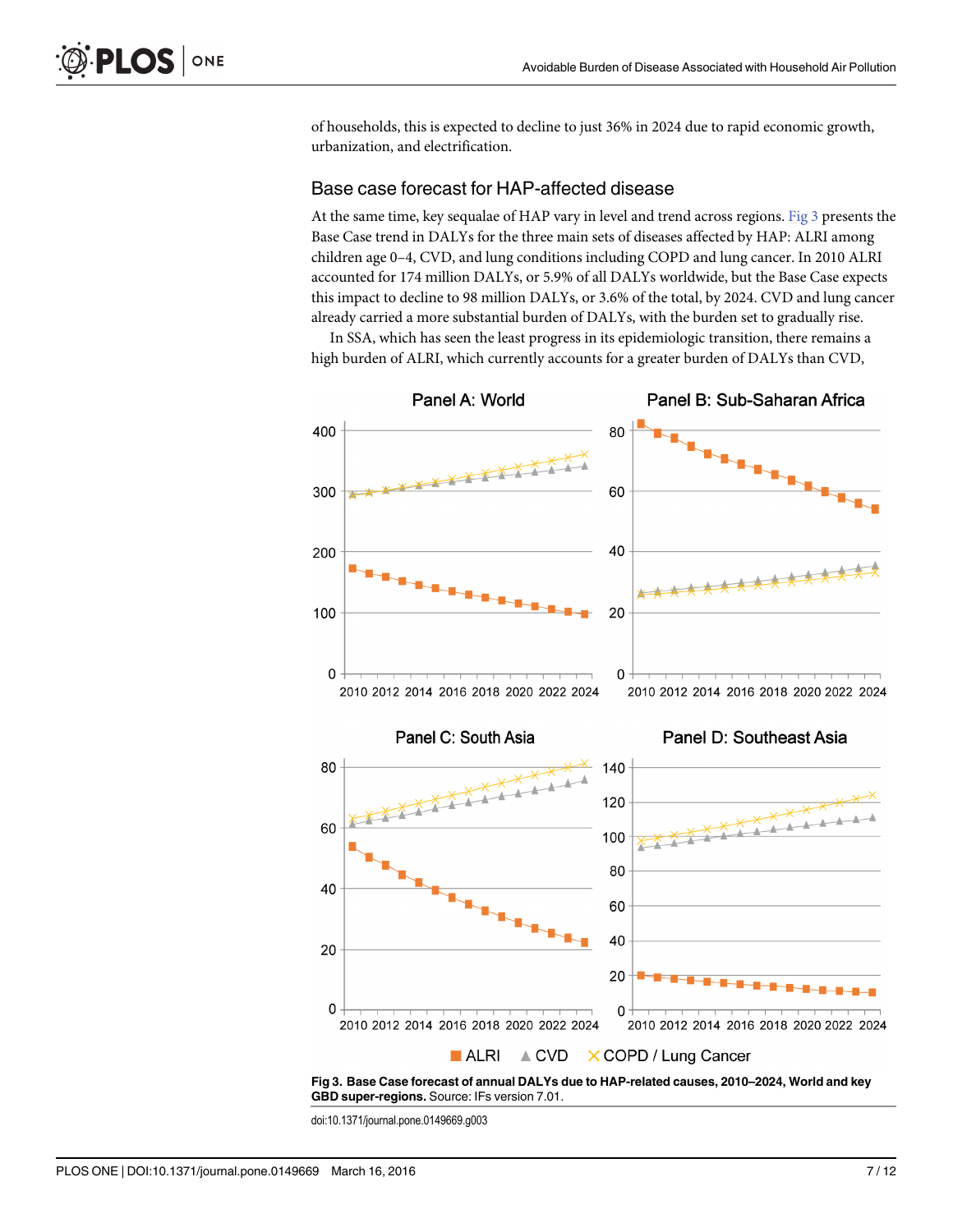<span id="page-7-0"></span>COPD, and lung cancer combined. Though the Base Case forecast anticipates considerable decline in ALRI burden in SSA, the rate of decline will be substantially slower than in other regions. Even in 2024, 44% of all HAP-affected DALYs (54 out of 122 million) would result from ALRI. SAS is midway through its epidemiologic transition. CVD and respiratory conditions already each account for more DALYs than ALRI, and the Base Case shows that gap widening considerably over the next decade. By 2024, the model anticipates that only 12% of all HAP-affected DALYs (22 out of 180 million) in SAS will result from ALRI. Finally, SEA is well along in its transition, with high and rising CVD, lung cancer, and COPD burdens. ALRI accounted for just 9% of HAP-related DALYs in 2010, and the Base Case sees this declining to 4% by 2024.

#### HAP elimination experiment results

[Fig 4](#page-8-0) reports results of the theoretical minimum cause-elimination experiment conducted in IFs. Impacts on ALRI begin immediately in 2015, followed by impacts on CVD in 2017 and COPD/lung cancer impacts in 2019. In order to observe differences between attributable and avoidable risk estimates, we compare the results of our experiments to attributable risk estimates based a GBD-type calculation using IFs disease and stove data for 2010. Globally, the annual DALYs averted via the global elimination of HAP would amount to 73 million, or less than half of the 154 million DALYs based on an attributable risk calculation. This difference is due in part to the rapidly diminishing burden of ALRI. While we estimate that elimination of HAP-related ALRI in 2010 could have averted 73 million DALYs, the possible DALYs averted will have dropped to 49 million in 2015 and will decline further to 29 million in 2024.

Avoidable DALYs due to non-communicable disease are reduced to a similar degree. Although the baseline burdens of CVD and lung conditions are rising, the most rapid growth is likely in SEA and SAS, which are also seeing the rapid adoption of liquid fuels and the rise of other NCD risk factors that swamp the effects of HAP reductions. As a result, while we attribute 58 million CVD DALYs to HAP in 2010, only 30 million would actually be averted by 2024. COPD DALYs go from an attributable burden of 23 million in 2010 to just 13 million DALYs averted in 2024.

The results for specific regions further illustrate the gap between avoidable and attributable risk. In SSA, because the rate of endogenous stove adoption is lower and the rate of ALRI decline slower, a greater share of the potential ALRI impact endures over time. In 2024, 48% of the 2010 attributable risk of ALRI remains in place for SSA (20 million in 2024 vs. 42 million in 2010), while only 27% remains for SAS (6.6 million vs. 24.1 million) and 22% for SEA (1.3 million vs. 3.4 million). Because ALRI accounts for such a disproportionately large burden of disease in SSA, the enduring ALRI effects alone make the avoidable risk associated with HAP substantially greater in SSA than in the other regions.

NCD burdens also favor enduring impact in SSA. While potential impacts of HAP elimination on CVD and lung conditions persistently decline in SAS and SEA, the forecast actually suggests that the number of CVD DALYs averted will be rising in SSA, due both to rising NCD burdens and relatively young populations that are not yet exposed to competing NCD risks.

#### **Discussion**

A temporally dynamic calculation of avoidable risk provides a markedly different view of disease control priorities than a static estimate of attributable risk. GBD 2010 attributed 4.5% of global DALYs to HAP. Our comparable estimate using 2010 IFs data suggested that 5.3% of DALYs are attributable to HAP, yet we found that only 2.6% of DALYs could actually be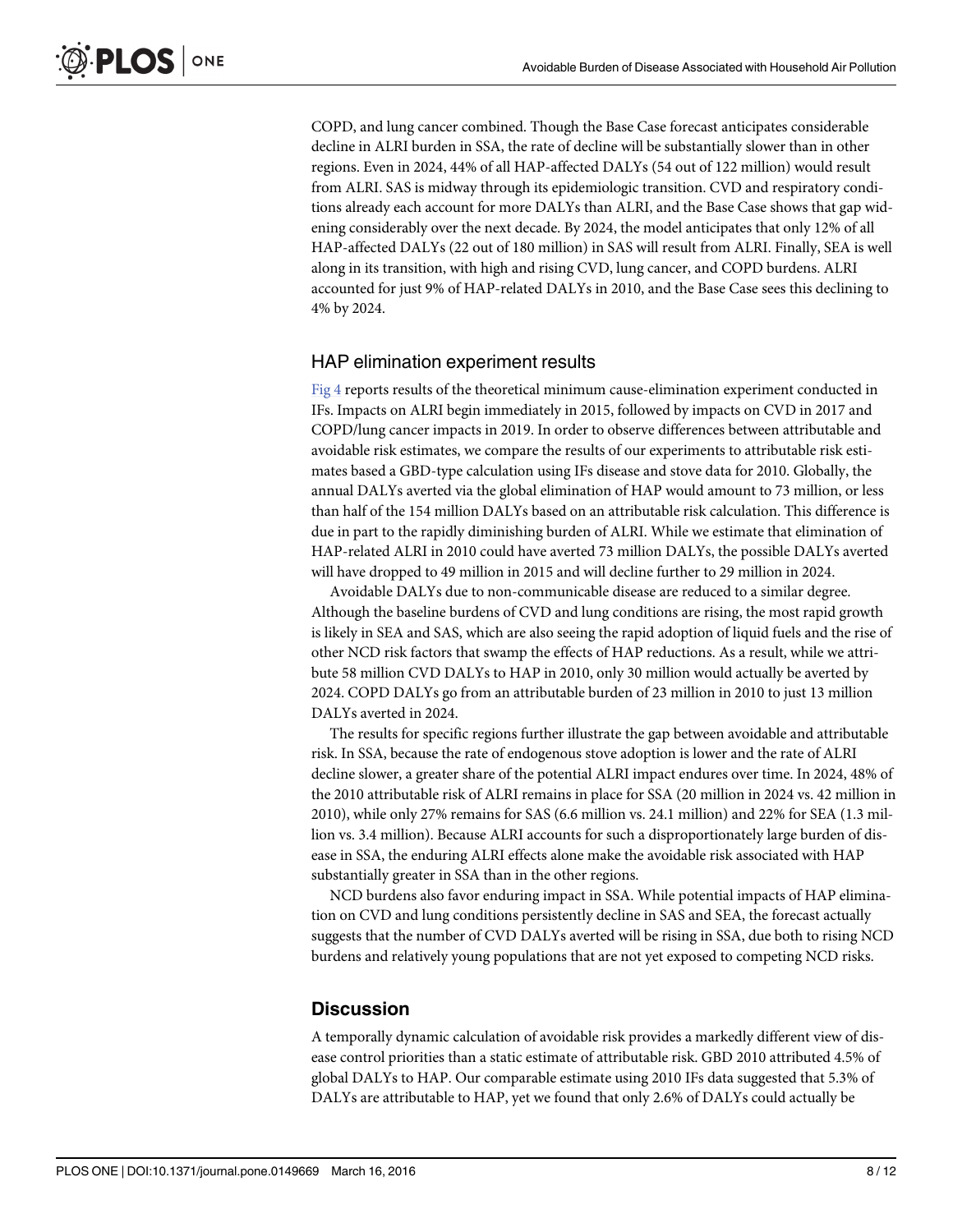

ALRI CVD COPD / Lung Cancer

[Fig 4. A](#page-7-0)nnual DALYs averted due to theoretical minimum reduction in Household Air Pollution Exposure, 2015–24 forecast compared to 2010 Attributable Risk Calculation. Source: IFs version 7.01

doi:10.1371/journal.pone.0149669.g004

avoided from 2015 to 2024 after accounting for changing disease burdens, endogenous adoption of liquid fuels, lagged effects of HAP reduction, and competing mortality risks.

Whereas CRA suggests that South and Southeast Asia face the greatest burden of deaths and DALYs attributable to HAP, we find that even over a relatively brief 10-year horizon the avoidable burden will shift dramatically to Sub-Saharan Africa. We estimate that the total elimination of HAP in 2015 would, between 2015 and 2024, result in 31.6 million DALYs averted in Sub-Saharan Africa (3.9% of the total DALY burden) compared to 24.6 million in South Asia (3.6% of the total) and 14.8 million in Southeast Asia (2.5% of the total). This difference stems for the most part from the faster pace of ongoing liquid stove adoption in South and Southeast Asia. It also stems from the more rapid transition in these regions away from ALRI risks, which have strong associations to HAP, to NCD risks that are subject to longer lags and to the rise of other NCD risk factors.

ONE

<span id="page-8-0"></span>**PLOS** I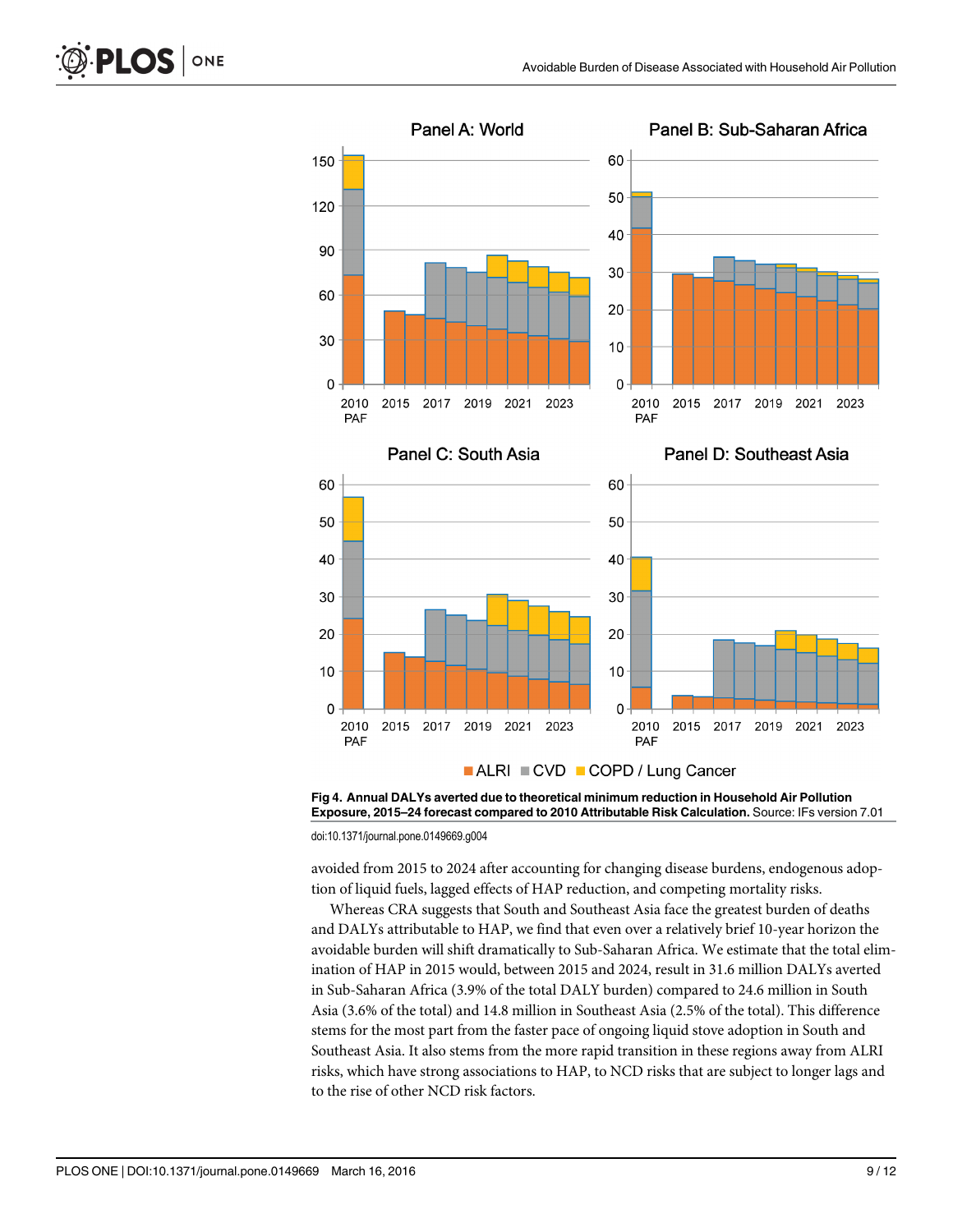<span id="page-9-0"></span>While we hope that this study has made a significant contribution to comparative risk assessment, it has limitations. First, in building on CRA, our study carries many of its same weaknesses, including uncertainty in our risk exposure estimates; the lack of variation in RRs by region and over time; and the lack of attention to interactions between HAP risks and related risk factors like smoking and outdoor air pollution. Second, IFs mortality projections forecast 15 major cause groups, such as respiratory infections, chronic respiratory diseases, and CVD, rather than the specific sub-causes used in the 2010 GBD. Finally, our model includes a simplified representation of household combustion and air pollution. While our modern stove adoption trajectory is based on historical evidence, it remains the case that our results are sensitive to variations in the pace of modern stove uptake.

In spite of these limitations, what emerges from our analysis is a story of an unfolding epidemic, with key lessons for the campaign to reduce HAP exposure and for broader efforts to quantify disease control priorities. The window for low-cost public action against HAP may have already closed in Southeast Asia, may be closing quickly in South Asia, and is open for a relatively short period in Sub-Saharan Africa. Policymakers are currently making decisions about the rollout of moderately efficient "clean" solid fuel stoves that can be distributed to individual households versus the rollout of gas and electric fuel grids with high fixed costs. Standalone solutions may prove attractive in Sub-Saharan Africa since they can be rolled out quickly with limited public sector involvement, and even modest HAP reductions can reduce the persistent burden of ALRI. Other regions may need more costly liquid-fuel solutions accompanied by regulatory efforts to control parallel risks associated with ambient air pollution and tobacco smoke.

Within a dynamic temporal framework we may approach HAP or any other health problem in terms of windows of maximum opportunity and impact. Although the epidemiological transition and associated risk factor transition conceptualize much of global health action in these terms, few studies or programs actually quantify the rise and fall of disease control opportunities over time. However, most health problems involve multiple or overlapping risk factors and sequelae, connected in complex and overlapping relationships, with trends often moving in opposite directions. Household air pollution offers just one important example of this phenomenon.

The CRA, by highlighting discrete risk factors that are associated with inevitably more complex temporal processes of change, may indirectly lead to the overvaluation of certain risk factors. Rather than rejecting this valuable approach, we have developed a method and interface for making such estimates more policy-relevant in light of ongoing processes of development [\[34,35\]](#page-11-0). Future iterations of the model can incorporate a broader range of diseases and risk factors, creating a dynamic tool for comparative risk analysis and priority setting. Such a tool could also account for cross-national variation in intervention effectiveness and second-order effects of health outcomes on social, economic and environmental outcomes. The IFs system of models is freely available to all at <http://pardee.du.edu/access-ifs> and the stove scenarios are included in Version 7.01 and beyond. We wish also to acknowledge our indebtedness to the GBD and CRAs for their pioneering work in identifying global health priorities and making this study possible.

# Supporting Information

[S1 Appendix.](http://www.plosone.org/article/fetchSingleRepresentation.action?uri=info:doi/10.1371/journal.pone.0149669.s001) Methodological Appendix. (PDF)

[S2 Appendix.](http://www.plosone.org/article/fetchSingleRepresentation.action?uri=info:doi/10.1371/journal.pone.0149669.s002) Bibliographic table for exposure estimation. (XLSX)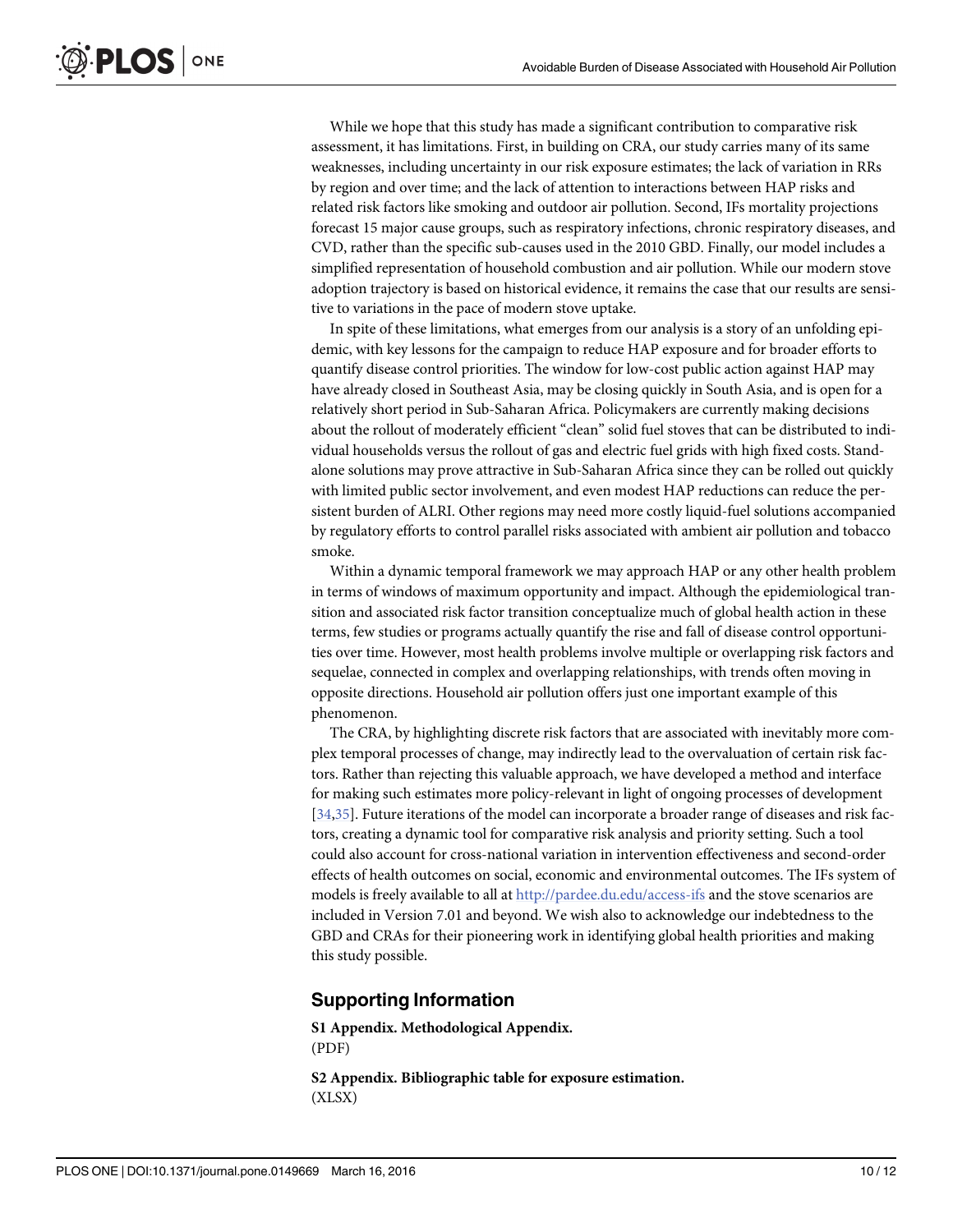# <span id="page-10-0"></span>Acknowledgments

The authors are especially grateful to Kirk Smith and Ajay Pillarisetti for providing comments on earlier drafts of the paper, sharing access to the Household Air Pollution Intervention Tool (HAPIT), and allowing us to compare our model parameters to those in HAPIT. We also thank Sophie Bonjour and Annette Prüss-Ustün for providing access to World Health Organization historical estimates of household fuel use; Amy Ratcliffe, Graham Smith, Meghan Reidy, Sumi Mehta and other participants in the Global Alliance for Clean Cookstoves Webinar "Estimating the Health Benefits of Scaling Up Clean Cooking Technologies" for input into model development; Colin Mathers for providing World Health Organization Global Health Estimates data; and Janet Dickson for providing editorial input.

# Author Contributions

Conceived and designed the experiments: RK DSR ST JRS BBH. Performed the experiments: DSR ST JRS. Analyzed the data: RK DSR ST JRS BBH. Wrote the paper: RK DSR ST JRS BBH.

#### **References**

- [1.](#page-1-0) Lim SS, Vos T, Flaxman AD, Danaei G, Shibuya K, Adair-Rohani H, et al. A comparative risk assessment of burden of disease and injury attributable to 67 risk factors and risk factor clusters in 21 regions, 1990–2010: a systematic analysis for the Global Burden of Disease Study 2010. Lancet. 2012; 380: 2224–60. doi: [10.1016/S0140-6736\(12\)61766-8](http://dx.doi.org/10.1016/S0140-6736(12)61766-8) PMID: [23245609](http://www.ncbi.nlm.nih.gov/pubmed/23245609)
- [2.](#page-1-0) Smith KR, Bruce N, Balakrishnan K, Adair-Rohani H, Balmes J, Chafe Z, et al. Millions dead: How do we know and what does it mean? Methods used in the comparative risk assessment of household air pollution. Annu Rev Public Health. 2014; 35: 185–205. doi: [10.1146/annurev-publhealth-032013-](http://dx.doi.org/10.1146/annurev-publhealth-032013-182356) [182356](http://dx.doi.org/10.1146/annurev-publhealth-032013-182356) PMID: [24641558](http://www.ncbi.nlm.nih.gov/pubmed/24641558)
- [3.](#page-1-0) Murray CJ, Ezzati M, Lopez AD, Rodgers A, Vander Hoorn S. Comparative quantification of health risks conceptual framework and methodological issues. Popul Health Metr. 2003; 1: 1–1. PMID: [12780936](http://www.ncbi.nlm.nih.gov/pubmed/12780936)
- [4.](#page-1-0) Chafe ZA, Brauer M, Klimont Z, Van Dingenen R, Mehta S, Rao S, et al. Household cooking with solid fuels contributes to ambient PM2.5 air pollution and the burden of disease. Environ Health Perspect. 2014; 122: 1314–20. doi: [10.1289/ehp.1206340](http://dx.doi.org/10.1289/ehp.1206340) PMID: [25192243](http://www.ncbi.nlm.nih.gov/pubmed/25192243)
- 5. Brook RD, Rajagopalan S. The indoor-outdoor air-pollution continuum and the burden of cardiovascular disease: an opportunity for improving global health. Glob Heart. 2012; 7: 207–213. PMID: [23181202](http://www.ncbi.nlm.nih.gov/pubmed/23181202)
- 6. Brook RD, Rajagopalan S, Pope CA, Brook JR, Bhatnagar A, Diez-Roux AV, et al. Particulate matter air pollution and cardiovascular disease: An update to the scientific statement from the American Heart Association. Circulation. 2010; 121: 2331–78. doi: [10.1161/CIR.0b013e3181dbece1](http://dx.doi.org/10.1161/CIR.0b013e3181dbece1) PMID: [20458016](http://www.ncbi.nlm.nih.gov/pubmed/20458016)
- [7.](#page-5-0) Dherani M, Pope D, Mascarenhas M, Smith KR, Bruce N. Indoor air pollution from unprocessed solid fuel use and pneumonia risk in children aged under five years: a systematic review and meta-analysis. Bull World Health Organ. 2008; 86: 390–402. doi: [10.2471/BLT.07.044529](http://dx.doi.org/10.2471/BLT.07.044529) PMID: [18545742](http://www.ncbi.nlm.nih.gov/pubmed/18545742)
- 8. Kim K-H, Jahan SA, Kabir E. A review of diseases associated with household air pollution due to the use of biomass fuels. J Hazard Mater. 2011; 192: 425–31. doi: [10.1016/j.jhazmat.2011.05.087](http://dx.doi.org/10.1016/j.jhazmat.2011.05.087) PMID: [21705140](http://www.ncbi.nlm.nih.gov/pubmed/21705140)
- 9. Lee M-S, Hang J, Zhang F, Dai H, Su L, Christiani DC. In-home solid fuel use and cardiovascular dis-ease: a cross-sectional analysis of the Shanghai Putuo study. Environ Health. 2012; 11: 1–8. doi: [10.](http://dx.doi.org/10.1186/1476-069X-11-18) [1186/1476-069X-11-18](http://dx.doi.org/10.1186/1476-069X-11-18)
- 10. Mishra VK, Retherford RD, Smith KR. Biomass cooking fuels and prevalence of tuberculosis in India. Int J Infect Dis. 1999; 3: 119–29. PMID: [10460922](http://www.ncbi.nlm.nih.gov/pubmed/10460922)
- [11.](#page-5-0) Pope CA, Burnett RT, Krewski D, Jerrett M, Shi Y, Calle EE, et al. Cardiovascular mortality and exposure to airborne fine particulate matter and cigarette smoke: shape of the exposure-response relationship. Circulation. 2009; 120: 941–8. doi: [10.1161/CIRCULATIONAHA.109.857888](http://dx.doi.org/10.1161/CIRCULATIONAHA.109.857888) PMID: [19720932](http://www.ncbi.nlm.nih.gov/pubmed/19720932)
- 12. Pope CA, Brook RD, Burnett RT, Dockery DW. How is cardiovascular disease mortality risk affected by duration and intensity of fine particulate matter exposure? An integration of the epidemiologic evidence. Air Qual Atmosphere Health. 2010; 4: 5–14. doi: [10.1007/s11869-010-0082-7](http://dx.doi.org/10.1007/s11869-010-0082-7)
- [13.](#page-2-0) Pope CA, Burnett RT, Thun MJ. Lung cancer, cardiopulmonary mortality, and long-term exposure to fine particulate air pollution. J Am Med Assoc. 2002; 287: 1132–1142.
- [14.](#page-1-0) Smith KR, McCracken JP, Weber MW, Hubbard A, Jenny A, Thompson LM, et al. Effect of reduction in household air pollution on childhood pneumonia in Guatemala (RESPIRE): a randomised controlled trial. Lancet. 2011; 378: 1717–26. doi: [10.1016/S0140-6736\(11\)60921-5](http://dx.doi.org/10.1016/S0140-6736(11)60921-5) PMID: [22078686](http://www.ncbi.nlm.nih.gov/pubmed/22078686)